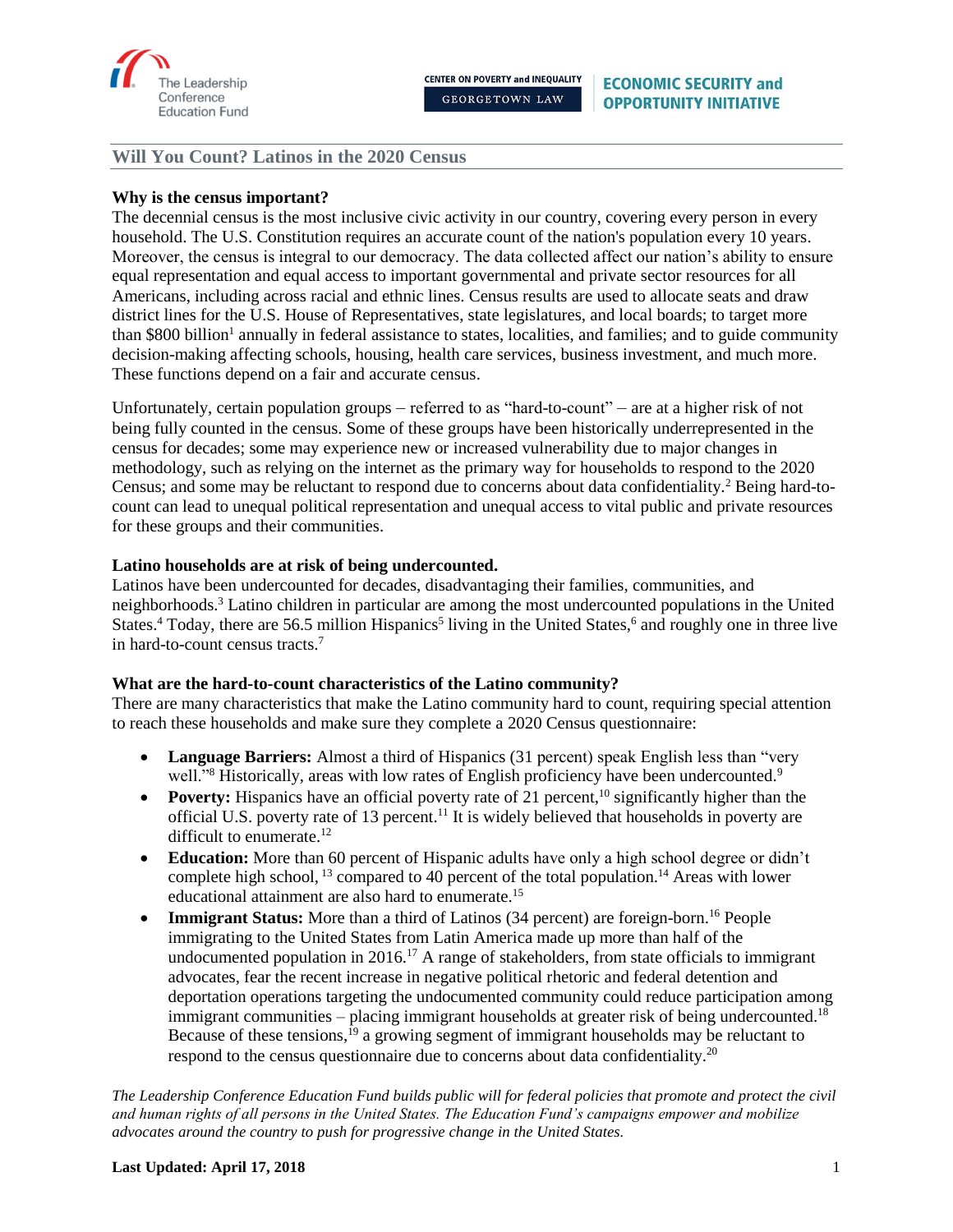

**Latino Children:** Latino children make up more than 24 percent of U.S. children under five.<sup>21</sup> Fifty-five percent live in a household with complex living arrangements, sometimes moving between various relatives' or caregivers' residences.<sup>22</sup> One-quarter of young Latino children also live in a linguistically isolated household where adults have difficulty speaking English.<sup>23</sup> Each of these characteristics is correlated with heightened risk of being hard-to-count. In 2010, Latino children made up more than 36 percent of the total net undercount for all children under five, more than double the undercount of non-Hispanic White children.<sup>24</sup>

# **Latinos are one of the fastest growing groups in the United States.**

It is especially important to make sure that the 2020 Census fairly and accurately captures the growing Latino community,<sup>25</sup> as Latinos are already the nation's largest racial or ethnic minority group, accounting for 18 percent of the U.S. population.<sup>26</sup> From 2014 to 2015, the Hispanic population increased by 2 percent and represented almost half of the nation's total population growth.<sup>27</sup>

## **Official race and ethnicity questions need to accurately reflect the Latino community.**

Since 1980, the census has asked about Hispanic identity separately from racial identity. Recent Census Bureau testing indicates that combining the Hispanic ethnicity with the general race question would more accurately reflect the Latino population.<sup>28</sup> The bureau proposed changing questions about Hispanic origin and race into one combined question in 2017.<sup>29</sup> However, the Office of Management and Budget (OMB) did not accept the bureau's recommendations.<sup>30</sup> Though the bureau plans to improve the question by allowing Hispanic respondents to identify with multiple subgroups, it announced in January 2018 that it will yet again ask about race and ethnicity separately.<sup>31</sup> Unless Congress adopts new standards via legislative action, the 2020 Census will not meet the need for a combined race and ethnicity question.<sup>32</sup>

#### **What are the consequences of undercounting the Latino community?**

When the Latino community is undercounted, political boundaries may not accurately reflect reality. Undercounting results in Latinos being denied a full voice in policy decision-making. As a result, the community's different needs may not be represented or prioritized according to their real share of the population.

Furthermore, federal agencies rely on census data to monitor discrimination and implement civil rights laws that protect voting rights, equal employment opportunity, and more. In particular, under Section 4 of the Voting Rights Act (VRA), Latinos are included as a "language minority group."<sup>33</sup> Section 203 of the VRA requires that language assistance in a designated group's first language be provided through the electoral process if they make up "more than 10,000 or over 5 percent of total voting-age citizens in a single political subdivision" to help ensure their full political participation.<sup>34</sup>Without an accurate count of the Latino population, some political subdivisions may not receive the necessary language assistance.<sup>35</sup>

Undercounting Latinos in the 2020 Census could also impact how federal funding is allocated to states and localities. Many programs that impact the Latino community are based in whole or in part on censusderived data, including: 36

#### *Children and Education*

• **Title I Grants to Local Education Agencies – \$13.9 billion.** Title I provides financial assistance to local educational agencies and schools with high numbers of low-income children to help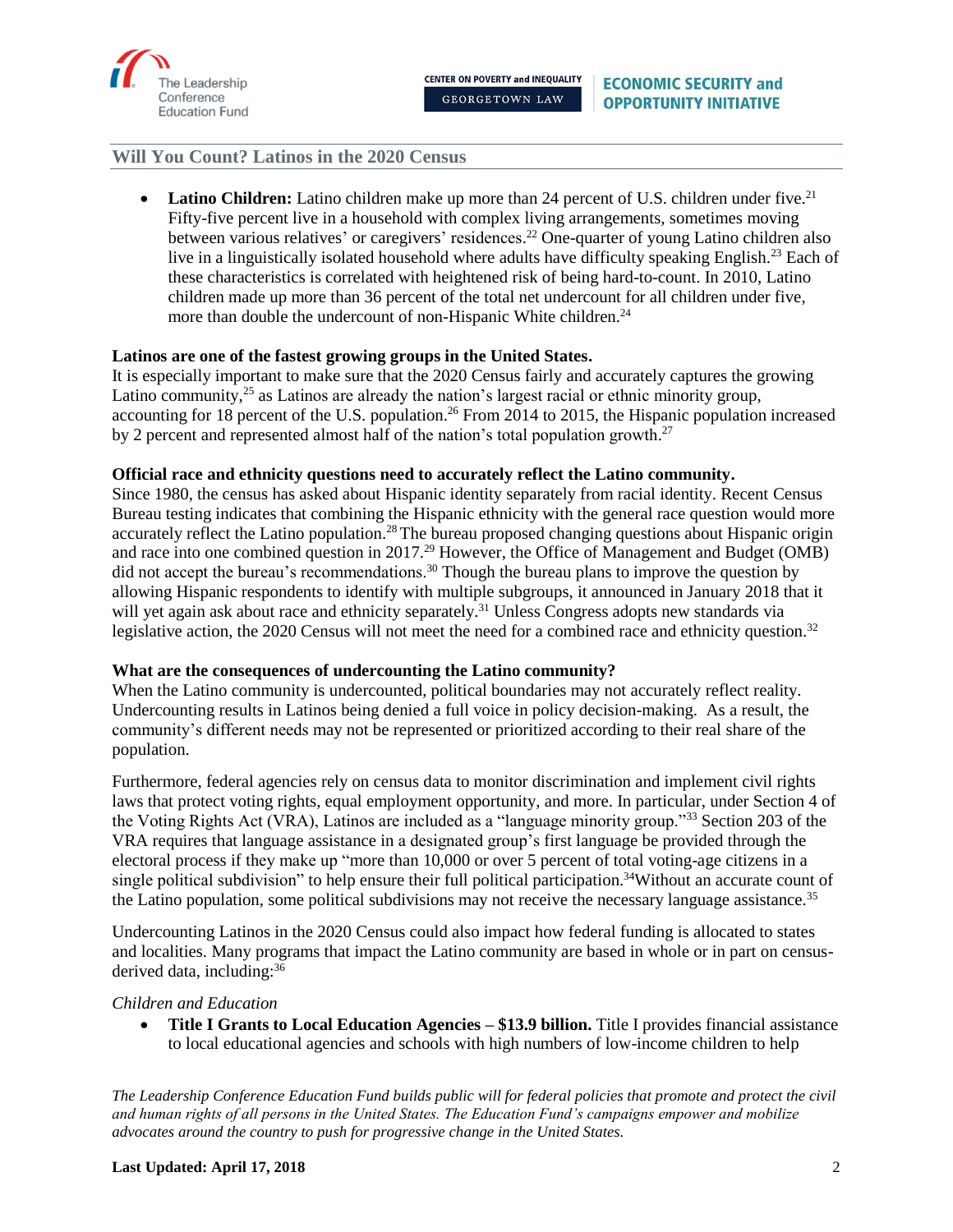

ensure that all children are meeting state academic standards.<sup>37</sup> In the 2014-15 school year, Title I served more than 24 million children, about 34 percent of which (over 8 million) were Latino.<sup>38</sup>

- **Special Education Grants – \$11.2 billion.** To help schools comply with the Individuals with Disabilities Education Act (IDEA), Special Education Grants are used to provide resources to students with a disability.<sup>39</sup> These grants help states provide early intervention services for 1.3 million Latino infants and toddlers  $(0-2)$  and their families, according to the latest estimates.<sup>40</sup>
- **Head Start Program – \$8.3 billion.** This program provides grants to local public and private nonprofit and for-profit agencies to provide child development services to low-income children and families, with a special focus on helping preschoolers develop the early reading and math skills they need to be successful in school.<sup>41</sup> In the 2015-16 school year, Hispanic children comprised 37 percent (about 340,000) of participants in the Head Start Program. 42
- **Child Care and Development Fund \$2.9 billion.** This fund assists low-income families, families receiving temporary public assistance, and those transitioning from public assistance in obtaining child care so they can work or attend training and education.<sup>43</sup> Latino children made up about 21 percent (294,000) of the children who received care through the program in 2014.<sup>44</sup>
- **Federal Foster Care Program – \$4.6 billion.** This program helps to provide safe and stable outof-home care for children until they are safely returned home, permanently placed with adoptive families, or placed in other planned arrangements for permanency.<sup>45</sup> Hispanics made up 21 percent of all foster youth in 2015.<sup>46</sup>

# *Food and Nutrition*

- **SNAP – \$69.5 billion.** SNAP is essential in preventing hunger and malnutrition among families in the United States.<sup>47</sup> Nearly a quarter (21 percent) of Hispanics receive SNAP benefits.<sup>48</sup>
- **National School Lunch Program (NSLP) – \$11.6 billion.** NSLP provides nutritionally balanced, low-cost, or free lunches to low-income children in public and nonprofit schools.<sup>49</sup> In FY 2012, more than 31 million children used NSLP.<sup>50</sup> Hispanics were 24 percent of participants in 2004-2005.
- **Special Supplemental Nutrition Program for Women, Infants, and Children (WIC) – \$6.3 billion.** WIC gives nutrition assistance through vouchers used to buy nutrient-rich food for pregnant women and children under five.<sup>51</sup> Latino women and children made up 42 percent (more than 4 million) of the participants in  $2012^{52}$

# *Healthcare and Housing*

- **Section 8 Housing Choice Vouchers Program – \$19.1 billion.** Section 8 vouchers are the nation's leading source of housing assistance for low-income seniors, people with disabilities, and families with children, helping them secure affordable rental housing in the private market.<sup>53</sup> About 16 percent of Section 8 voucher recipients, or more than 300,000 households, are Latino.<sup>54</sup>
- **Medicaid \$312 billion.** Medicaid is a federal-state insurance program that provides health coverage to low-income families and individuals, parents, seniors, and people with disabilities.<sup>55</sup> About one fifth (20 percent) of those enrolled in Medicaid in 2012 were Hispanics.<sup>56</sup> About 18.0 percent of Hispanics are uninsured.<sup>57</sup>
- **Children's Health Insurance Program (CHIP) – \$11.1 billion.** CHIP provides funds to enable states to maintain and expand child health assistance to uninsured, low-income children.<sup>58</sup> About 60 percent of all Latinos eligible for CHIP participate in the program. <sup>59</sup> About 10 percent of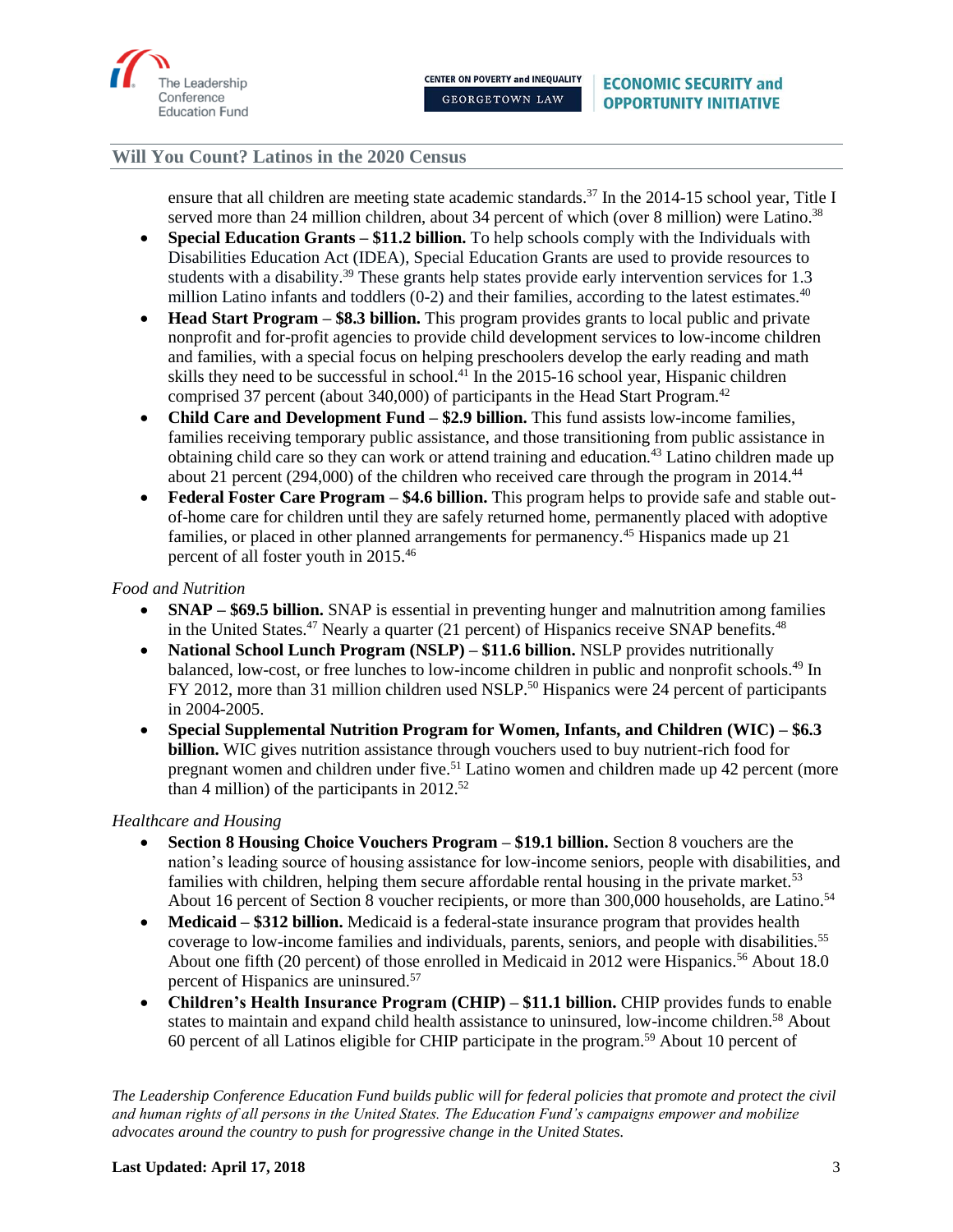

Latino children remain uninsured, making Latinos the most uninsured population group among U.S. children.<sup>60</sup>

## **You can help – right now.**

There are many ways in which stakeholders, including advocates, funders, and civic leaders, can improve the count of all Latino households in the 2020 Census. There are opportunities to join or support work on policy development, community organizing, and "Get Out the Count" campaigns for the 2020 Census. Here are some ideas:

- **Help your members of Congress understand why it's important to support adequate resources for the Census Bureau to conduct the 2020 Census in a way that will count all in the Latino community.** The Census Bureau needs a major funding ramp up several years before a decennial census to perform critical tests and build out a massive infrastructure. Already – due to funding constraints – important activities needed for a fair and accurate 2020 Census have been postponed or canceled, putting the Latino community at risk of being severely undercounted. Without a sufficient increase in the Census Bureau's budget, a complete count will be in jeopardy, and census costs could increase by billions of dollars.
- **Stay informed about key census policy and operational developments.** The NALEO Educational Fund [\(www.naleo.org\)](http://www.naleo.org/) works to ensure that the census collects the fullest and most accurate data on Latinos, including on their ethnic, racial, and national origin identification. The Census Project [\(https://thecensusproject.org/\)](https://thecensusproject.org/) provides regular updates on census-related activities in Congress and the administration. The Leadership Conference on Civil and Human Rights also publishes many helpful resources at [https://civilrights.org/census/.](https://civilrights.org/census/)
- **Educate state and local leaders about the issues the Latino community faces in the census.** As the 2020 Census approaches, advocates can join Complete Count Committees that will be established to help ensure a complete census.<sup>61</sup> It is important that Complete Count Committees include voices for the Latino community to remind leaders and local census staff of this critical constituency.
- **Become a Census Bureau partner and help ensure that the Census Bureau's partnership program gets the resources it needs.** Budget shortfalls are also putting this important program at risk. Partners (organizations, associations, institutions, and the like) get timely updates from the Census Bureau as well as promotional material.<sup>62</sup>

*If you would like to learn more about these or other ways you and your organization can be involved, contact Erin Hustings, Legislative Counsel of the NALEO Educational Fund, at [ehustings@naleo.org,](mailto:ehustings@naleo.org) or Sonum Nerurkar, Get Out the Count Coordinator, at [nerurkar@civilrights.org.](mailto:nerurkar@civilrights.org)* 

*The Leadership Conference Education Fund builds public will for federal policies that promote and protect the civil and human rights of all persons in the United States. The Education Fund's campaigns empower and mobilize advocates around the country to push for progressive change in the United States.* 

l

<sup>&</sup>lt;sup>1</sup> Reamer, Andrew. "Counting for Dollars: The Role of the Decennial Census in the Geographic Distribution of Federal Funds." GW Institute of Public Policy, 17 April 2018. Available a[t http://civilrightsdocs.info/pdf/census/CountingForDollars-Intro.pdf.](http://civilrightsdocs.info/pdf/census/CountingForDollars-Intro.pdf) <sup>2</sup> Goldvale, Casey and Indi Dutta-Gupta. "Counting Everyone in the Digital Age." Leadership Conference Education Fund and Georgetown Center on Poverty and Inequality, 2017. Available at [http://www.georgetownpoverty.org/wp](http://www.georgetownpoverty.org/wp-content/uploads/2017/10/LCEF_2020_Census_Poll_Report-Final-002.pdf)[content/uploads/2017/10/LCEF\\_2020\\_Census\\_Poll\\_Report-Final-002.pdf.](http://www.georgetownpoverty.org/wp-content/uploads/2017/10/LCEF_2020_Census_Poll_Report-Final-002.pdf)

<sup>&</sup>lt;sup>3</sup> "Census Bureau Releases Estimates of Undercount and Overcount in the 2010 Census." United States Census Bureau, 22 May 2012. Available a[t https://www.census.gov/newsroom/releases/archives/2010\\_census/cb12-95.html.](https://www.census.gov/newsroom/releases/archives/2010_census/cb12-95.html)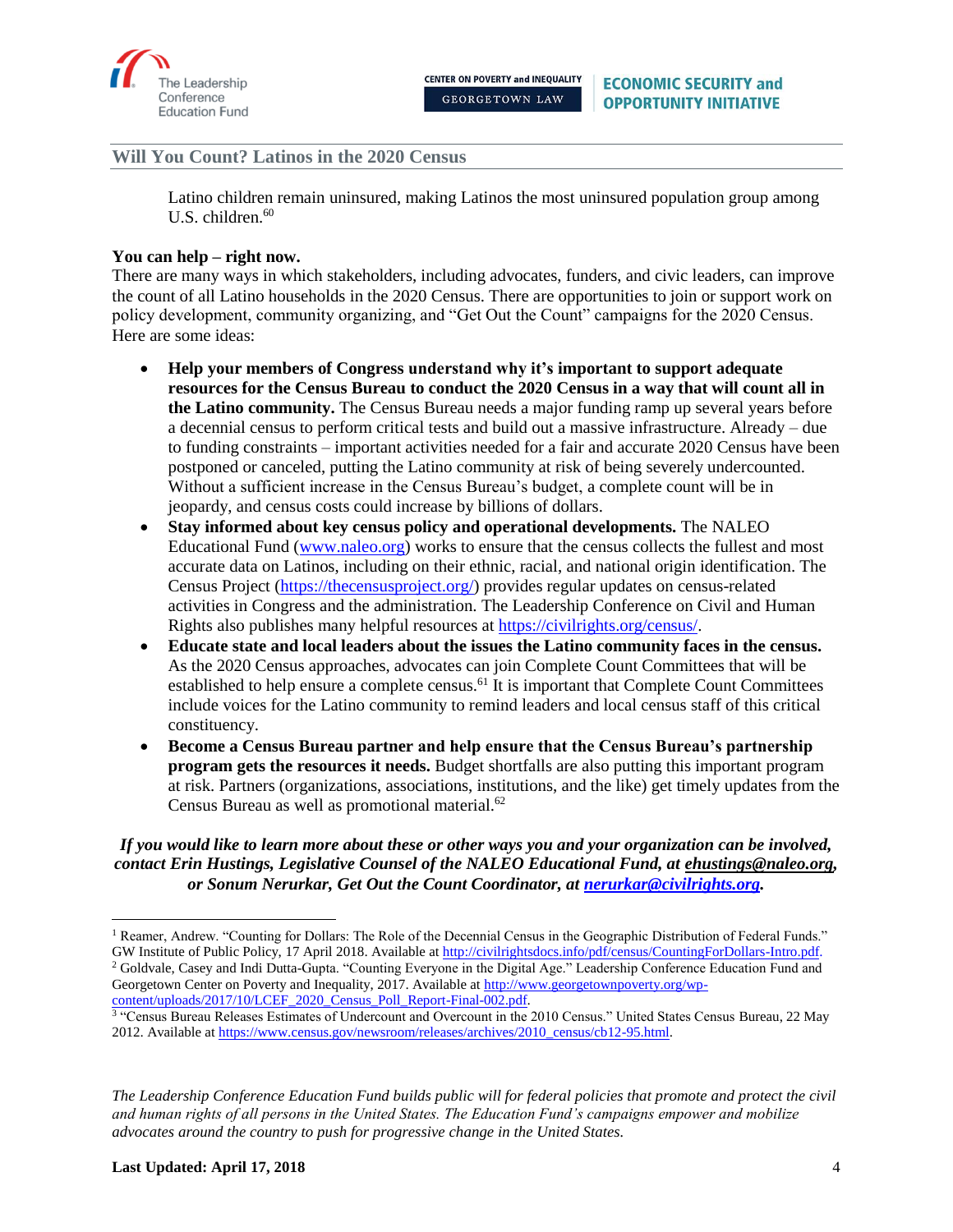

<sup>7</sup> Based on calculations from the 2010 Decennial Census mail return rates.

8 "Table S0201." U.S. Census Bureau, Retrieved 2017.

<sup>9</sup> "DSSD Census Coverage Measurement Memorandum Series #2010-G-01: 2010 Census Coverage Measurement Estimation Report: Summary of Estimates of Coverage for Persons in the United States." U.S. Census Bureau, 22 May 2012. Available at [https://www.census.gov/coverage\\_measurement/pdfs/g01.pdf.](https://www.census.gov/coverage_measurement/pdfs/g01.pdf)

<sup>10</sup> "Table S0201." U.S. Census Bureau, Retrieved 2017.

<sup>11</sup> "Income and Poverty in the United States: 2016." U.S. Census Bureau, 12 September 2017. Available at: [https://census.gov/library/publications/2017/demo/p60-259.html.](https://census.gov/library/publications/2017/demo/p60-259.html)

<sup>12</sup> Fernandez, Shatuck and Noon. Presentation at the Southern Demographic Association Conference, October 2016.

<sup>13</sup> "Table S0201." U.S. Census Bureau, Retrieved 2017.

<sup>14</sup> "Table S1501: Educational Attainment: 2016 American Community Survey 1-Year Estimates." U.S. Census Bureau, Retrieved 20 December 2017. Available at [https://factfinder.census.gov/bkmk/table/1.0/en/ACS/16\\_1YR/S1501.](https://factfinder.census.gov/bkmk/table/1.0/en/ACS/16_1YR/S1501)

<sup>15</sup> "HTC 2020." CUNY Mapping Service at the Center for Urban Research, CUNY Graduate Center, 2017. Available at [http://www.censushardtocountmaps2020.us/.](http://www.censushardtocountmaps2020.us/)

<sup>16</sup> "Table S0201." U.S. Census Bureau, Retrieved 2017.

<sup>17</sup> Krogstad, Jean Manuel. "5 Facts About Illegal Immigration in the US." Pew Research Center, 27 April 2017. Available at [http://www.pewresearch.org/fact-tank/2017/04/27/5-facts-about-illegal-immigration-in-the-u-s/.](http://www.pewresearch.org/fact-tank/2017/04/27/5-facts-about-illegal-immigration-in-the-u-s/)

<sup>18</sup> Kulish et al. "Reports of Raids Have Immigrants Bracing for Enforcement Surge." 2017; Phillips. "Could Trump's Anti-Immigration Rhetoric Hurt the Census?" 2017.

<sup>19</sup> "2020 Census Operational Plan: A New Design for the 21<sup>st</sup> Century." U.S. Census Bureau, September 2016. Available at [https://www2.census.gov/programs-surveys/decennial/2020/program-management/planning-docs/2020-oper-plan2.pdf.](https://www2.census.gov/programs-surveys/decennial/2020/program-management/planning-docs/2020-oper-plan2.pdf)

<sup>20</sup> Goldvale, Casey et al. "Counting Everyone in the Digital Age." 2017.

<sup>21</sup> O'Hare. *The Undercount of Young Children in the U.S. Census.* 2015.

 $22$  Ibid.

 $^{23}$  "Investigating the 2010 Undercount of Young Children – A Comparison of Demographic, Housing, and Household Characteristics of Children by Age." U.S. Census Bureau, 18 January 2017. Available at [https://www.census.gov/programs](https://www.census.gov/programs-surveys/decennial-census/2020-census/planning-management/final-analysis/2010_Investigation_Undercount_Children.html)[surveys/decennial-census/2020-census/planning-management/final-analysis/2010\\_Investigation\\_Undercount\\_Children.html.](https://www.census.gov/programs-surveys/decennial-census/2020-census/planning-management/final-analysis/2010_Investigation_Undercount_Children.html)

<sup>24</sup> Jensen, E. B. et al. "Updating the 2010 Demographic Analysis Estimates of the Hispanic Population*.*" Presentation at the 2016 Southern Demographic Association Conference, Athens, GA, 2016.; O'Hare, *The Undercount of Young Children in the U.S. Census.* 2015. Table 3.2, Page 34.

<sup>25 "</sup>Latinos Are Shaping the Future of the United States: How the United States and Mexico Are Growing Together." Center for American Progress and Centro de Investigación y Docencia Económicas, November 2015. Available at

[https://www.americanprogress.org/issues/security/reports/2015/11/30/126178/latinos-are-shaping-the-future-of-the-united-states/.](https://www.americanprogress.org/issues/security/reports/2015/11/30/126178/latinos-are-shaping-the-future-of-the-united-states/) <sup>26</sup> "FFF: Hispanic Heritage Month 2016." U.S. Census Bureau, 12 October, 2016. Available at:

[https://census.gov/newsroom/facts-for-features/2016/cb16-ff16.html.](https://census.gov/newsroom/facts-for-features/2016/cb16-ff16.html)

<sup>29</sup> Lowenthal, Terri Ann et al. "Race and Ethnicity in the 2020 Census: Improving Data to Capture a Multiethnic America." The Leadership Conference Education Fund, November 2014. Available at [www.civilrightsdocs.info/pdf/reports/Census-Report-](http://www.civilrightsdocs.info/pdf/reports/Census-Report-2014-WEB.pdf)[2014-WEB.pdf.](http://www.civilrightsdocs.info/pdf/reports/Census-Report-2014-WEB.pdf)

<sup>30</sup> "Census Policy Challenges: What's in Store for 2018?" Funders' Committee for Civic Participation, 13 February 2018.

Available at [https://funderscommittee.org/wp-content/uploads/2018/02/FCCP-policy-update-Feb2018.pdf.](https://funderscommittee.org/wp-content/uploads/2018/02/FCCP-policy-update-Feb2018.pdf)

<sup>33</sup> Lowenthal et al. "Race and Ethnicity in the 2020 Census: Improving Data to Capture a Multiethnic America." 2014.

<sup>34</sup> Ibid.

<sup>35</sup> Ibid.

 $\overline{\phantom{a}}$ <sup>4</sup> O'Hare, William P. *The Undercount of Young Children in the U.S. Census.* New York City: Springer Publishers, 2015. Table 3.2, Page 34.

<sup>&</sup>lt;sup>5</sup> In this factsheet, the terms "Latinos" and "Hispanics" are used interchangeably.

<sup>6</sup> "Table S0201: Selected Population Profile in the United States: 2015 American Community Survey 1-Year Estimates." U.S. Census Bureau, Retrieved 13 December 2017. Available at

[https://factfinder.census.gov/bkmk/table/1.0/en/ACS/16\\_1YR/S0201//popgroup~400.](https://factfinder.census.gov/bkmk/table/1.0/en/ACS/16_1YR/S0201/popgroup~400)

 $27$  Ibid. <sup>28</sup> Ibid.

 $31$  Ibid.

<sup>32</sup> Ibid.